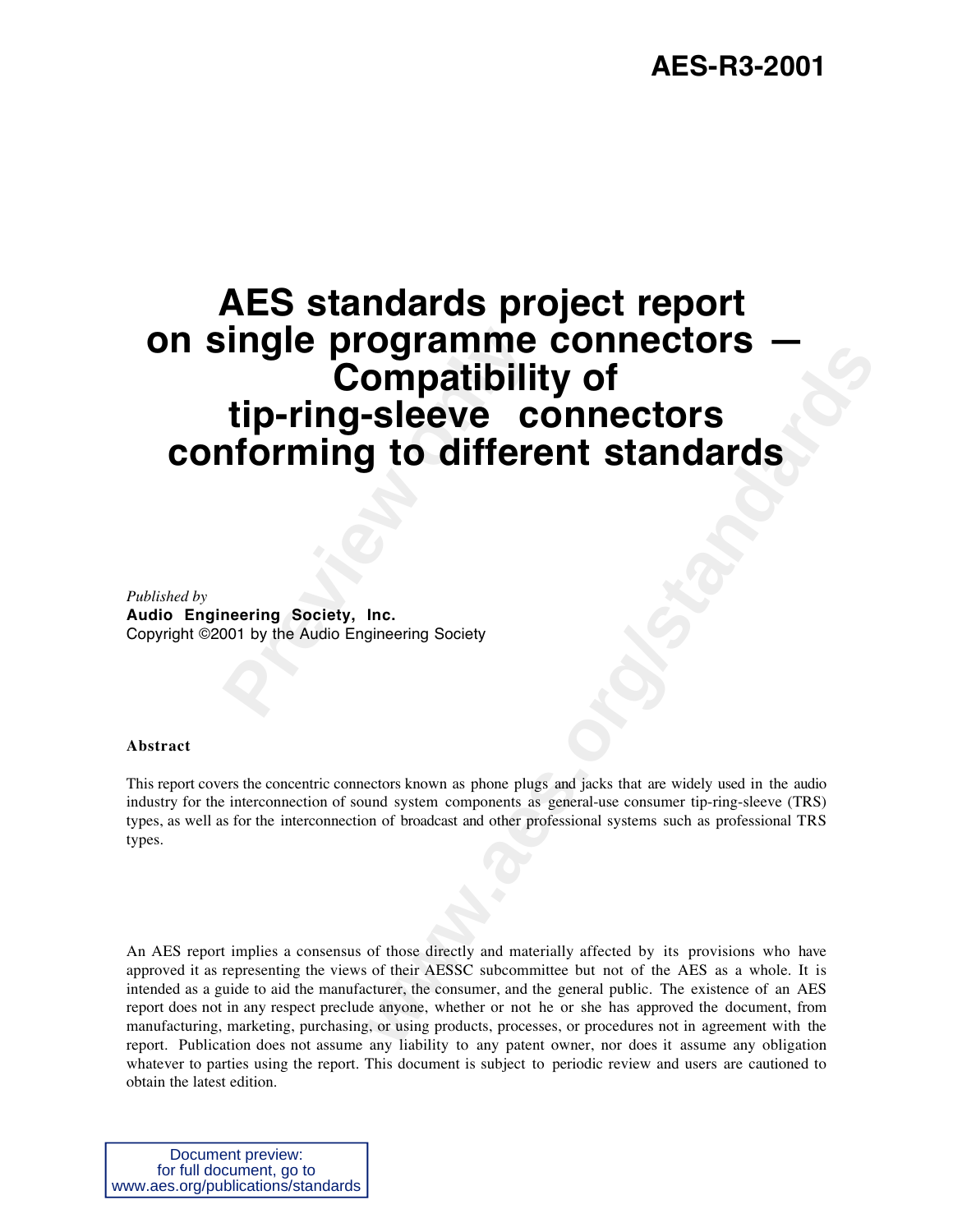# Contents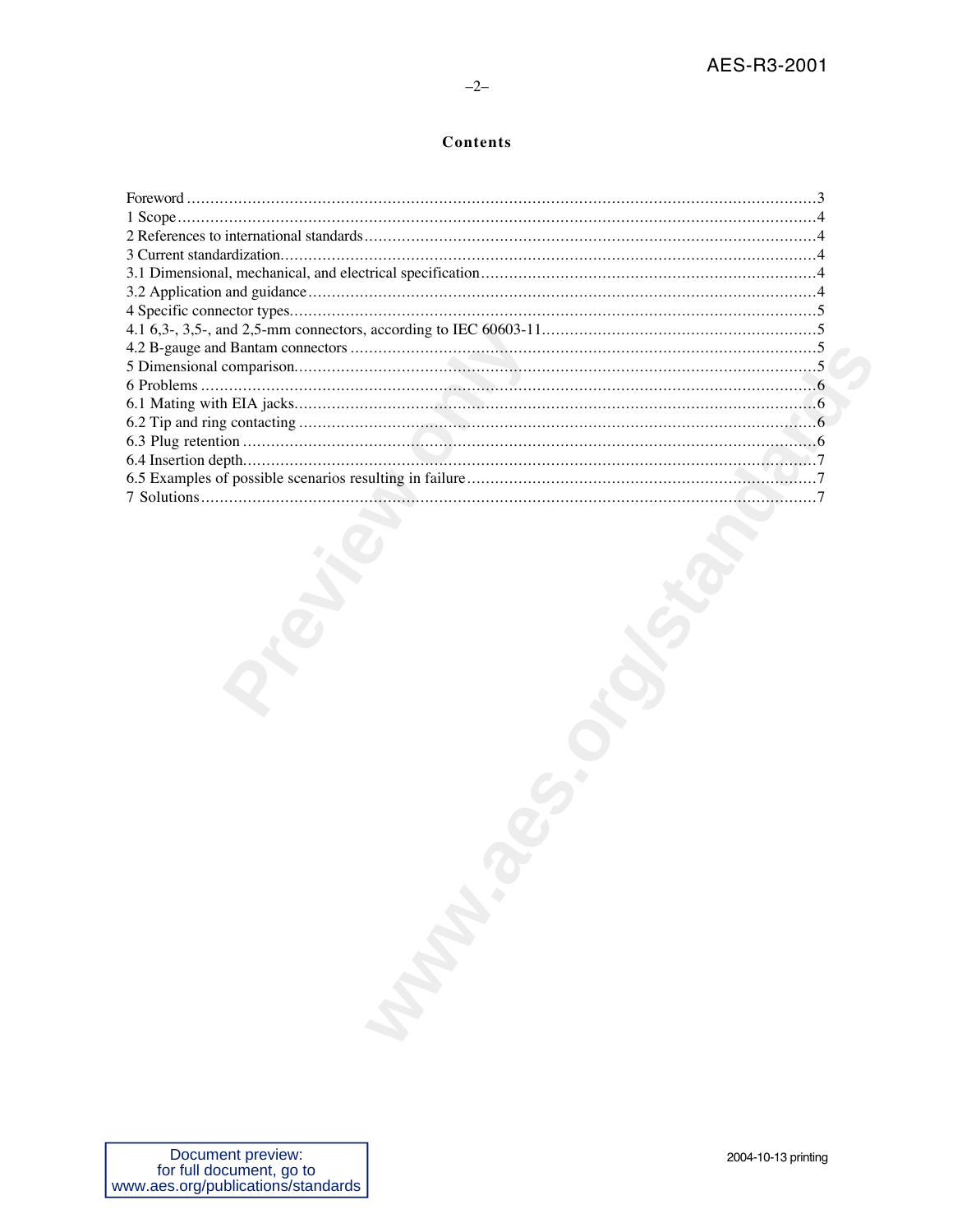# **Foreword**

[This foreword is not a part of *AES standards project report on single programme connectors — Compatibility of tip-ring-sleeve connectors conforming to different standards,* AES-R3-2001.]

This report was produced as proposed at the SC-05-02 meeting, which was held in conjunction with the 107th AES convention in New York and developed by a writing group of SC-05-02 under project AES-X40, TRS Connectors for Patch Panels. The members of the writing group were Markus Natter and John Woodgate.

Fractional Section and Section and AES consensus states and allow development of an AES consensus states be made public to encourage standardization of the containt mann, Vice-Chair and Music expansion of the containt mann part of an AES consensus standard at this time, but that the results of its<br>ringe standardization of the dimensions.<br>
and a consensus of the dimensions. The working group decided that the current status of international standardization of the dimensions of these connectors does not allow development of an AES consensus standard at this time, but that the results of its survey need to be made public to encourage standardization of the dimensions.

Ray Rayburn, Chair Werner Bachmann, Vice-Chair SC-05-02 2000-12-24